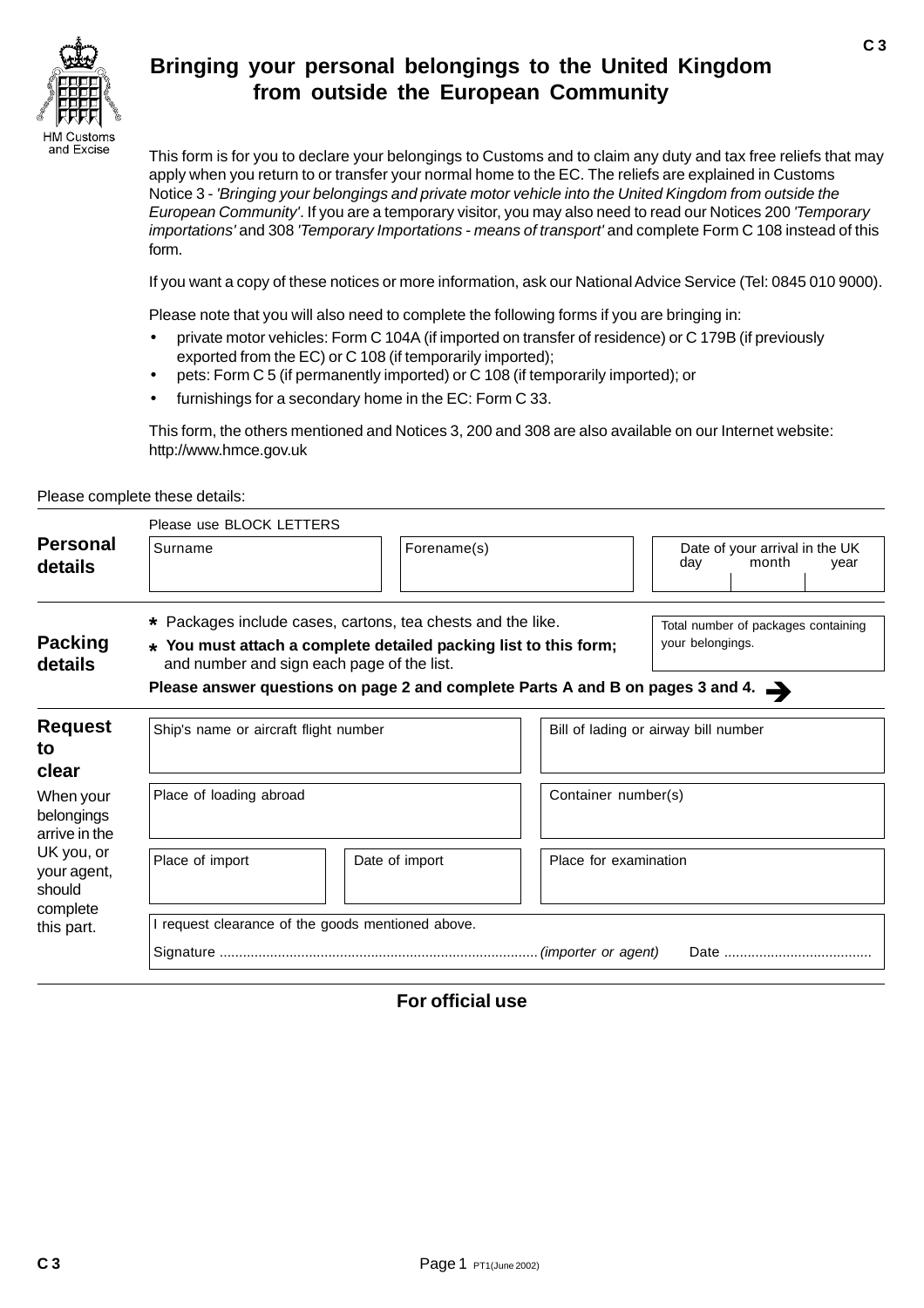## **Duty and tax relief**

### If you are:

- \* returning to or transferring your **normal home** to the **EC**, please complete the following
- coming to the **EC** as a temporary visitor, please see our Notice 200

Please  $\overrightarrow{v}$  tick correct box and answer all questions unless directed otherwise.

|    | Returning to, or transferring your normal home to, the EC.                                                                                                                                                                                                      |                                                                                                                                                                                                                                                |  |
|----|-----------------------------------------------------------------------------------------------------------------------------------------------------------------------------------------------------------------------------------------------------------------|------------------------------------------------------------------------------------------------------------------------------------------------------------------------------------------------------------------------------------------------|--|
|    | At the time of coming to the UK:                                                                                                                                                                                                                                |                                                                                                                                                                                                                                                |  |
| a. | Have you had your <i>normal home</i><br>outside the EC for a continuous<br>period of 12 months?<br>(Note: your 'normal home' is not<br>necessarily the country in which you<br>were born or hold citizenship - see the<br>definition on the right of this page) | No<br>go to b<br>in which country?<br>Yes<br>how long have you lived there?<br>what is the date of moving?<br>how many persons are                                                                                                             |  |
|    |                                                                                                                                                                                                                                                                 | moving?<br>how many are under age 17?                                                                                                                                                                                                          |  |
| b. | Are you returning to the EC after a<br>temporary visit outside?                                                                                                                                                                                                 | No<br>go to c<br>how long was your visit?<br>Yes<br>list in Part B all goods<br>purchased or obtained during<br>the visit, including any<br>obtained in a duty free shop<br>on the way out from the EC<br>and brought back, and go to<br>PartA |  |
| c. | Are you moving your <b>normal home</b><br>to the EC on marriage?                                                                                                                                                                                                | go to d<br>No<br>please give date of marriage and<br>Yes<br>go to Part A<br>(if your marriage has already taken<br>place, please attach a copy of the<br>marriage certificate)                                                                 |  |
| d. | If you are moving your <i>normal</i> home<br>from outside the EC, do your<br>belongings include any goods which<br>you have possessed and used for less<br>than 6 months?                                                                                       | No<br>go to e<br>Yes<br>list these goods in Part B and go<br>to e                                                                                                                                                                              |  |
| е. | Do your <b>belongings</b> include any goods<br>obtained under a tax-free scheme and<br>on which duty and/or tax remain unpaid?                                                                                                                                  | No<br>go to Part A<br>Yes<br>list these goods in Part B and<br>answer the following:<br>when you took delivery of the goods,<br>were you:                                                                                                      |  |
|    | a diplomat?<br>i)<br>a member of an officially recognised<br>ii)<br>international organisation?<br>a member of NATO forces or civilian<br>iii)<br>component?<br>and are you able to provide evidence<br>of this?                                                | No<br>Yes<br>No<br>Yes<br>No<br>Yes<br>Yes<br>No<br>Now go to Part A                                                                                                                                                                           |  |
|    |                                                                                                                                                                                                                                                                 |                                                                                                                                                                                                                                                |  |

#### **Meaning of words in italics**

**Relief** is freedom from paying duty and tax when you meet the relevent conditions explained in Customs Notice 3.

Your **normal home** is where you usually live - that means where you spend 185 days or more in a period of 12 months because of your work and personal connections . But if you have no work connections or your work and personal connections are in different countries, then you usually live where your personal connections are. (However if you are a UK citizen and you are working outside the EC, your normal home can be where you are working so long as you have lived there for 185 days or more in a period of 12 months). As an example, if you are a UK citizen returning with your family after working in the USA for 5 years, your normal home is the USA.

The **UK** is England, Scotland, Wales, Northern Ireland (but not the Channel Islands).

The **EC** is the European Community: Austria, Belgium, Denmark, Finland, France, Germany, Greece, the Irish Republic, Italy, Luxembourg, the Netherlands, Portugal, Spain, Sweden, the UK. Although they have close links with the EC, the following are regarded as outside the EC for tax purposes: the Åland Islands, Andorra, the Canary Islands, the Channel Islands, French Guiana, Guadeloupe, Martinique, Mount Athos, Reunion, San Marino and Turkey.

Your **belongings** are the goods kept by you or your immediate family for household or personal use.

A **diplomat** includes anyone who works in UK or foreign Embassies, Consuls or High Commissions, or in association with these. Also Foreign and Commonwealth Office staff, or staff working in their support.

A **temporary visitor** is a person who usually lives outside the EC (or a UK citizen who is working outside the EC for 185 days or more in a period of 12 months) who has no intention of moving his normal home to the EC. If you are a student in the EC for full-time study, you will be treated as a temporary visitor if you do not intend to make the EC your permanent home.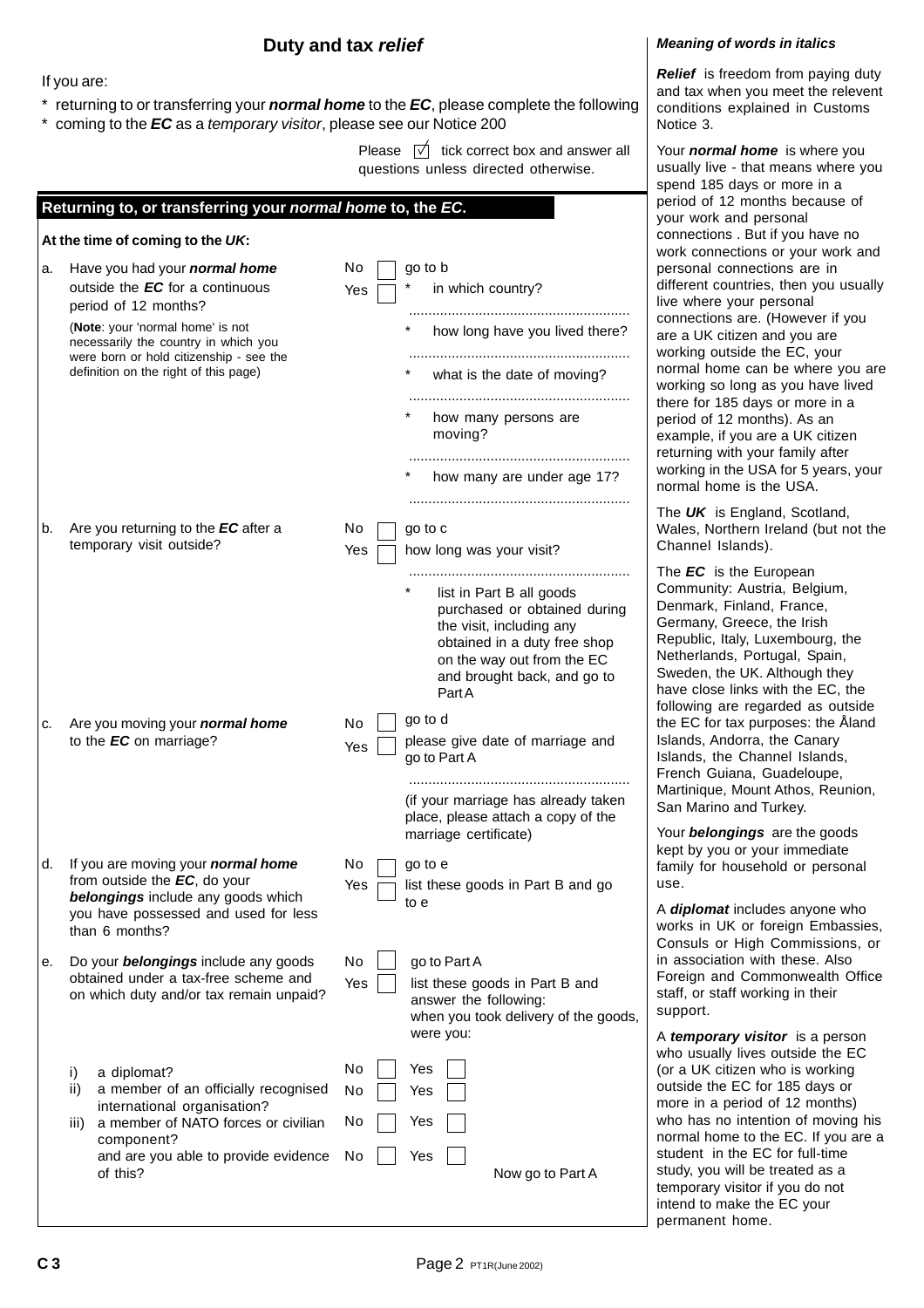| Type of goods                                                                                                   | Description of goods                      | Quantity eg<br>Number of<br>bottles | Country where<br>obtained and<br>if duty/tax free | Price<br>paid | Present<br>or<br>value | How long<br>have you<br>had these? | Marks or description<br>of packages in<br>which packed |
|-----------------------------------------------------------------------------------------------------------------|-------------------------------------------|-------------------------------------|---------------------------------------------------|---------------|------------------------|------------------------------------|--------------------------------------------------------|
| Cigarettes,<br>cigarillos, cigars,<br>other tobacco                                                             | Tobacco products   If none, write "NONE". |                                     |                                                   |               |                        |                                    |                                                        |
| <b>Spirits</b><br>(including liqueurs)<br>Put<br>brand name<br>strength<br>bottle size<br>quantity<br>remaining | If none, write "NONE".                    |                                     |                                                   |               |                        |                                    |                                                        |
| Wine<br>Put<br>type<br>bottle size<br>quantity<br>remaining                                                     | If none, write "NONE".                    |                                     |                                                   |               |                        |                                    |                                                        |
| Perfume/<br><b>Toilet Water</b><br>Put<br>type<br>bottle size<br>quantity<br>remaining                          | If none, write "NONE".                    |                                     |                                                   |               |                        |                                    |                                                        |
| <b>Tools of trade</b>                                                                                           | If none, write "NONE".                    |                                     |                                                   |               |                        |                                    |                                                        |
| <b>Goods for</b><br>commercial use<br>(including goods<br>intended for sale in<br>the UK)                       | If none, write "NONE".                    |                                     |                                                   |               |                        |                                    |                                                        |
| <b>Prohibited and</b><br>restricted goods<br>See the list below<br>before completing.                           | If none, write "NONE".                    |                                     |                                                   |               |                        |                                    |                                                        |

# **Part A You must list the following goods below, even if they are already specified on a packing list:**

If you have used all the space, add continuation sheet(s). Please number and sign each sheet.

### **Prohibited and restricted goods include:**

- Controlled drugs such as opium, heroin, cocaine, MDMA (Ecstasy), morphine, cannabis, amphetamines and lysergide (LSD).
- Firearms (including gas pistols, electric shock batons, stun guns and similar weapons), ammunition and explosives (including flares incorporating a barrel).
- Indecent or obscene material featuring children.
- **•** Pornographic material that cannot be freely purchased in the UK.
- Flick knives, butterfly knives and certain other offensive weapons and some martial arts weapons.
- **•** Counterfeit currency.
- Radio transmitters (walkie-talkies, Citizen Band Radios, cordless telephones etc.) not approved for use in the UK.
- Meat and poultry; many other animal products.
- Plants and plant produce including trees and shrubs, potatoes and certain other vegetables, fruit, bulbs and seeds.
- Animals, birds and fish, whether alive or dead (eg stuffed), parts and articles derived from protected species including furskins, ivory, reptile leather, stony corals and goods made from them.